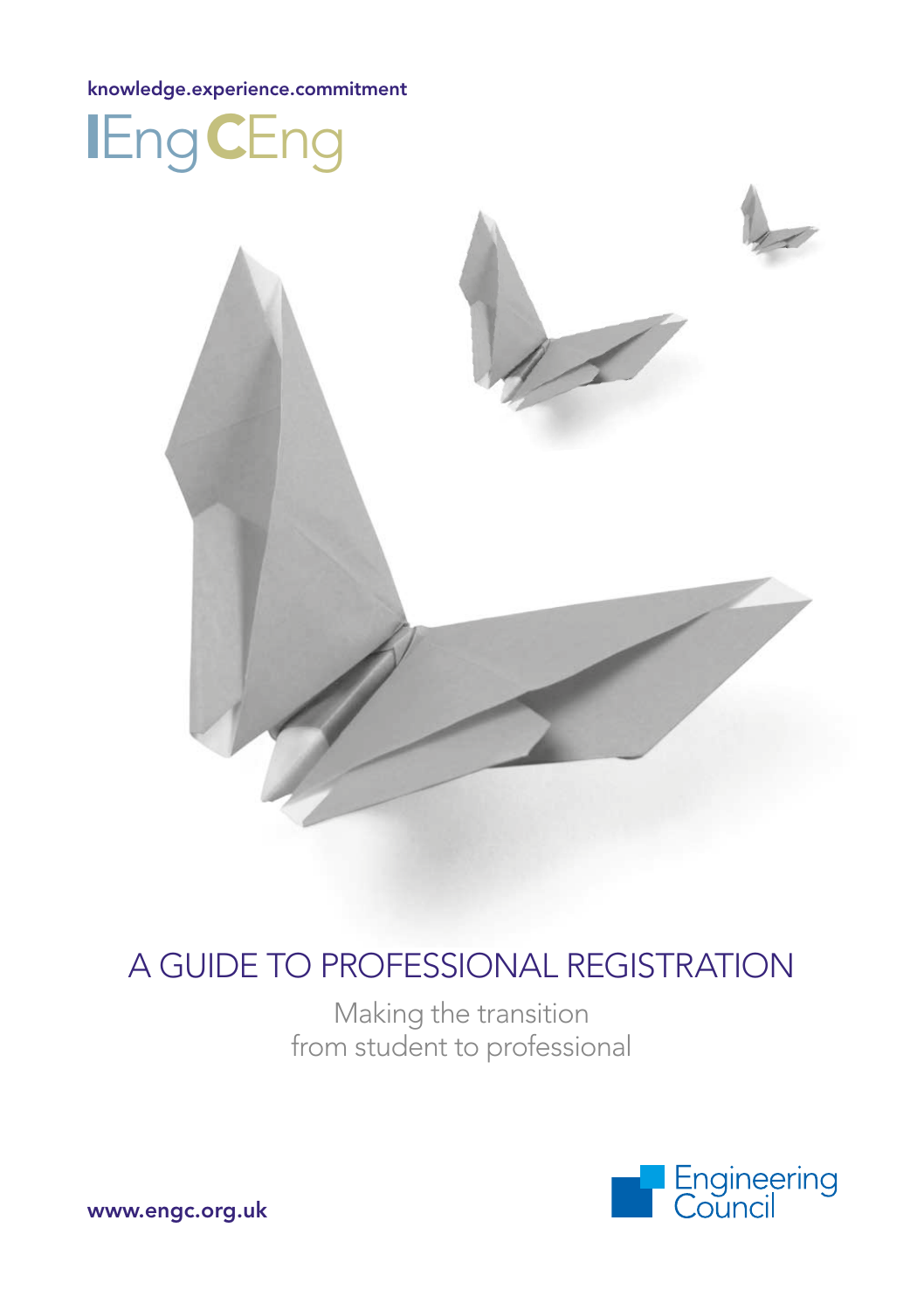## WHY SHOULD LBECOME PROFESSIONALLY REGISTERED?

Although your immediate focus will no doubt be working hard to finish your studies, it's never too early to start to think about what comes next.

If you are looking to pursue a career in engineering, then achieving professional registration is an important step. It is the best way to show employers that you are committed to making the transition from student to professional.

Gaining professional registration gives you a title to show employers and wider society, in the UK and abroad, that you have the knowledge, skills and attitude they value. It demonstrates that your competence and understanding of engineering principles have been independently assessed and that you have shown a commitment to keeping them up-to-date.

#### Whichever title you apply for, the benefits of professional registration are the same:

- **Improved career prospects** and employability
- Demonstration of work ethic valued by employers and customers
- **International recognition of your** competence and commitment
- Greater influence within your organisation and industry
- **Exidence of your expertise and** hard work
- **Enhanced status leading to higher** self esteem

#### Employers value professional registration

*Professional registration is now a stipulation by our customers for key personnel for our top*  **projects. 99 66**<br>
regi<br>
a sti Bill Hewlett CEng FICE Technical Director,

*Being a CEng demonstrates my competence and knowledge as an engineer so my employer can have*  **SC**<br>dem<br>and

*confidence in my ability.* n my ability.<br>The my ability.<br><sup>Rachel</sup> Long CEng MIMMM

## WHICH TITLE SHOULD LAIM FOR?

As an engineering graduate, you have two options: Incorporated Engineer (IEng) or Chartered Engineer (CEng)1.

IEng and CEng are both well-recognised titles that provide public demonstration of your achievements. The title you apply for will depend on a number of factors.

Many engineers follow a career path that sees them using the IEng skill set, while others acquire the additional skills and competences required for CEng registration.

If you were thinking of working directly towards CEng status, you could find that you are eligible for IEng registration several years earlier than CEng. It is well worth going for the IEng title as it provides you with all the benefits of professional registration, but sooner.

Some professional engineering institutions also offer interim registration, which puts you on the path to professional registration if you have not yet had the relevant practical experience to meet the full competency requirements.

The next pages outline what Incorporated and Chartered Engineers typically do. There are many routes to becoming IEng and CEng; the UK Standard for Professional Engineering Competence (UK-SPEC) describes the requirements that have to

be met for professional registration for each title and gives examples of ways to do this. You will be given lots of help and advice when you apply.

**IEng** Incorporated Engineer



IEng: **90%**<br>agreed that they would recommend to other engineers that they become professionally registered

> IEng: 88% valued their professional

registration highly



**CEng:** Pecome protessing

Source: Engineering Council 2013 registrant survey

1The other titles are Engineering Technician (EngTech) and ICT Technician (ICT*Tech*)

Costain Group PLC

 $QFO/$ 

valued their professional registration highly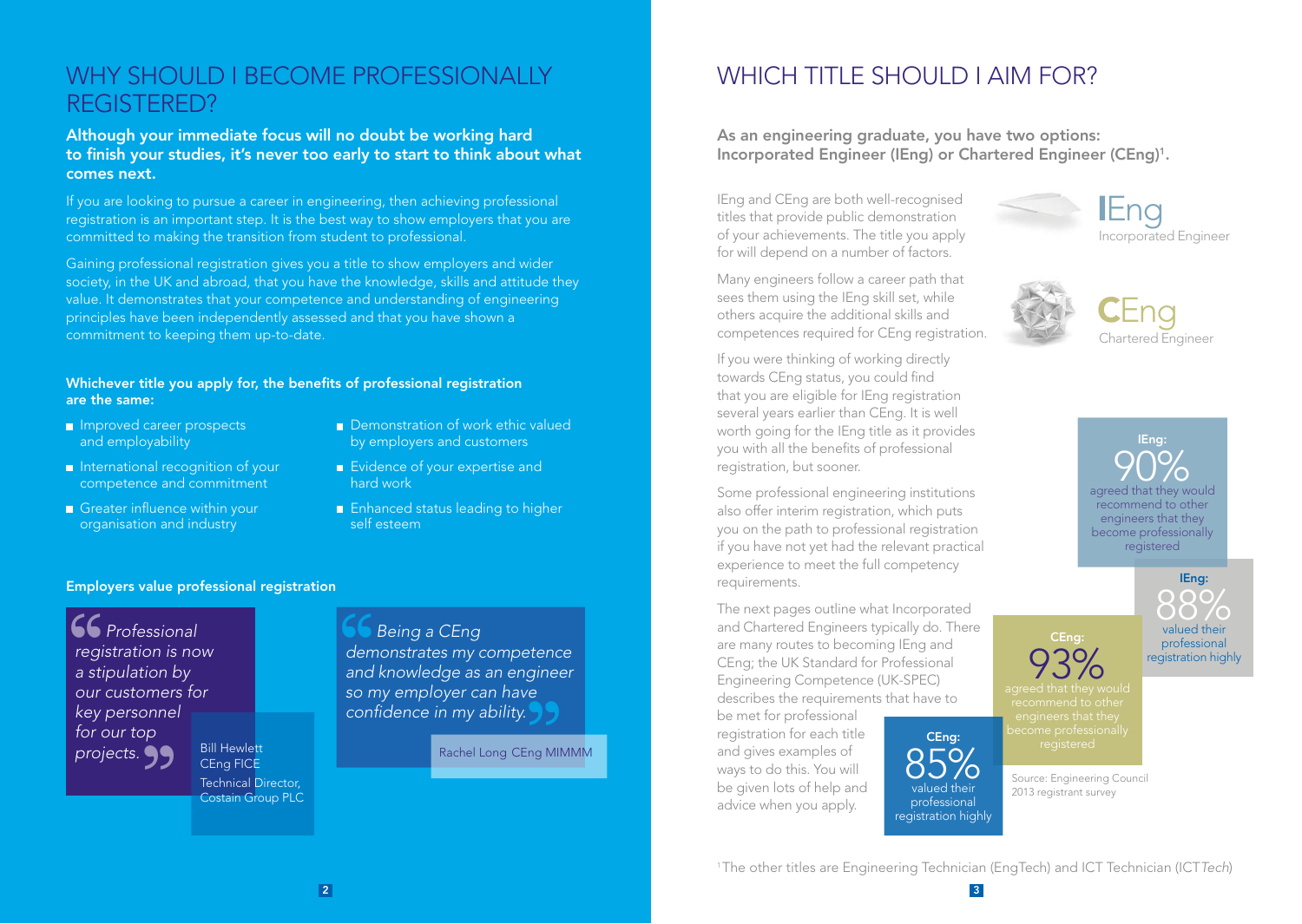## INCORPORATED ENGINEER

Incorporated Engineers maintain and manage applications of current and developing technology, and may undertake engineering design, development, manufacture, construction and operation.

### They are able to demonstrate:

- The theoretical knowledge to solve problems in developed technologies using well proven analytical techniques
- Successful application of their knowledge to deliver engineering projects or services using established technologies and methods
- Responsibility for project and financial planning and management together with some responsibility for leading and developing other professional staff
- **Effective interpersonal skills in** communicating technical matters
- Commitment to professional engineering values.



Shakir Tahir IEng MIET

#### IEng case studies are at: www.engc.org.uk/casestudiesIEng

Is my degree accredited?

To take a 'standard route' to professional registration you should have an accredited degree. You can check whether your course is accredited and learn more at: www.engc.org.uk/courses.

Standard route applications provide the simplest path to registration, but you can opt for an individual assessment of your knowledge and understanding.



Please note this is a summary diagram; for full information see UK-SPEC at: www.engc.org.uk/ukspec

## CHARTERED ENGINEER



Chartered Engineers develop solutions to engineering problems using new or existing technologies, through innovation, creativity and change and/or they may have technical accountability for complex systems with significant levels of risk.

### They are able to demonstrate:

- $\blacksquare$  The theoretical knowledge to solve problems in new technologies and develop new analytical techniques
- Successful application of the knowledge to deliver innovative products and services and/or take technical responsibility for complex engineering systems
- **Accountability for project, finance and** personnel management and managing trade-offs between technical and socio-economic factors
- Skill sets necessary to develop other
- **Effective interpersonal skills in** communicating technical matters.

*Being a CEng has really helped me, especially when dealing with designers and clients on site. They respect my suggestions and comments more, which can be useful as a woman engineer.*

Helen Randell MEng CEng MICE

CEng case studies are at: www.engc.org.uk/casestudiesCEng

 $\frac{4}{5}$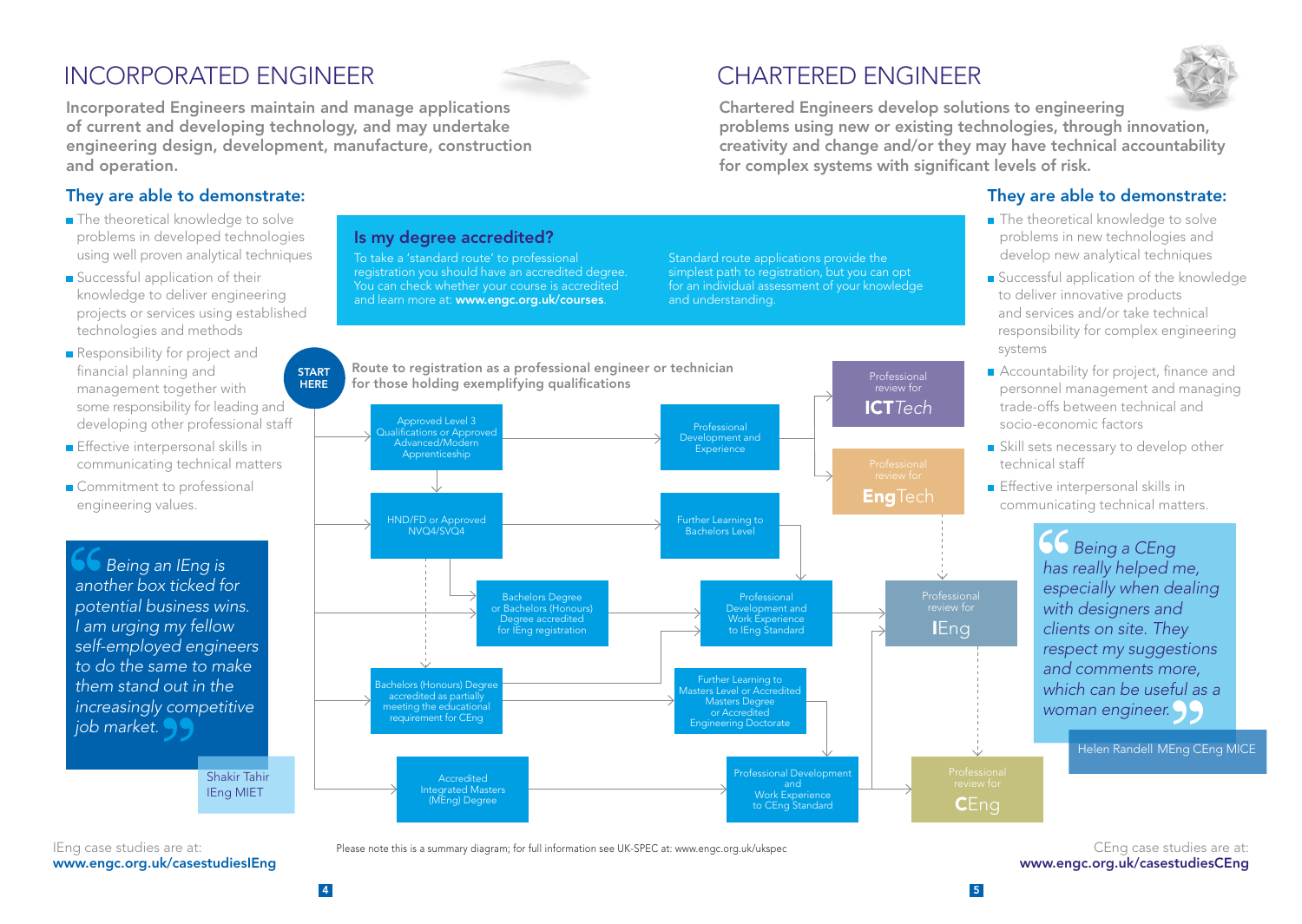## WHAT CAN I DO NOW TOWARDS BECOMING PROFESSIONALLY REGISTERED?

#### Become a member

Join one or more of the licensed professional engineering institutions as soon as you can - a link to the full list is on the back cover. The earlier you join the sooner you can start to benefit from the support offered. The engineering institution(s) you choose may have accredited your course and should relate to your area of study. Many offer student membership at little or no cost and signing up will make sure that you keep up with what's happening in your field. The job market is tough and every little helps.

### Get a head start

You should start to record your professional development as soon as possible. Your institution can provide guidelines and many have online tools to help you to do this. Part of your professional development could take place while you study, or through industrial placements. If you haven't already, start to make the most of the activities run by your engineering institution(s).

### Stay in touch

Don't forget to let your institution(s) know your new contact details when you finish studying to avoid losing touch and missing out on membership benefits. Remember that your chosen licensed professional engineering institution(s) may offer networking opportunities or be able to help you with job hunting; your membership will show potential employers that you are serious about your career.

*Being professionally registered gives confidence to clients, both old and new, that I am competent to complete my role as a Senior Fire Engineer.* **''**  $\begin{bmatrix} 66 \\ \text{regi} \\ \text{con} \end{bmatrix}$ 

Michael Clifford BEng (Hons) MS CEng FIFireE FCABE

*Now I am consulting, being professionally registered as a CEng means I can work at a higher pay scale and on projects where clients require the consulting capability of people that are at the top*  of their profession.<br>
Nikki Barker<br>
CEDG MIMed  $\begin{array}{c} \mathsf{SG} \\ \mathsf{beir} \\ \mathsf{regi} \end{array}$ 

Nikki Barker CEng MIMechE **MIGEM** 

## WHAT WILL I NEED TO DO WHEN I FINISH STUDYING?

### After your studies develop your competence

This generally involves workplace experience and some further training (also known as professional development) – see UK-SPEC for more information: www.engc.org.uk/ukspec.

You will need evidence from your employer's training and development scheme or from a personal record of how you gained your professional competences. Your engineering institution can assist so let them know you're aiming for professional registration they could even help you find a mentor.

#### After gaining experience professional review

As soon as you feel that you have built your competence to a level where you meet the requirements for IEng or CEng, your institution will help you to prepare for the final stage of your registration application: the professional review.

*CEng has allowed me*  **for** *t c Eng h allowed me* to *progress beyond contract management and into strategic leadership of technical management. I am currently on the Executive Board of my company and I don't feel I would have achieved this without CEng* 

*registration.*

**SS**<br>Greg Markham<br>CEng FIHEEM CEng FIHEEM MIET MBIFM

*Anyone looking to pursue a career in engineering should seriously consider professional registration. From our clients' point of view, it provides an independent endorsement that the people working on their projects have the necessary skills and that they follow a professional code that endorses high levels of accountability. From an employer's perspective, it gives us increased confidence that the individuals can successfully manage the higher levels of risk that are demanded by our most technically challenging and*  **complex projects.**  $\begin{array}{c} \text{SG} \\ \text{engi} \\ \text{regis} \end{array}$ 

Mark Jones Director of Group Learning and Development, **Atkins**